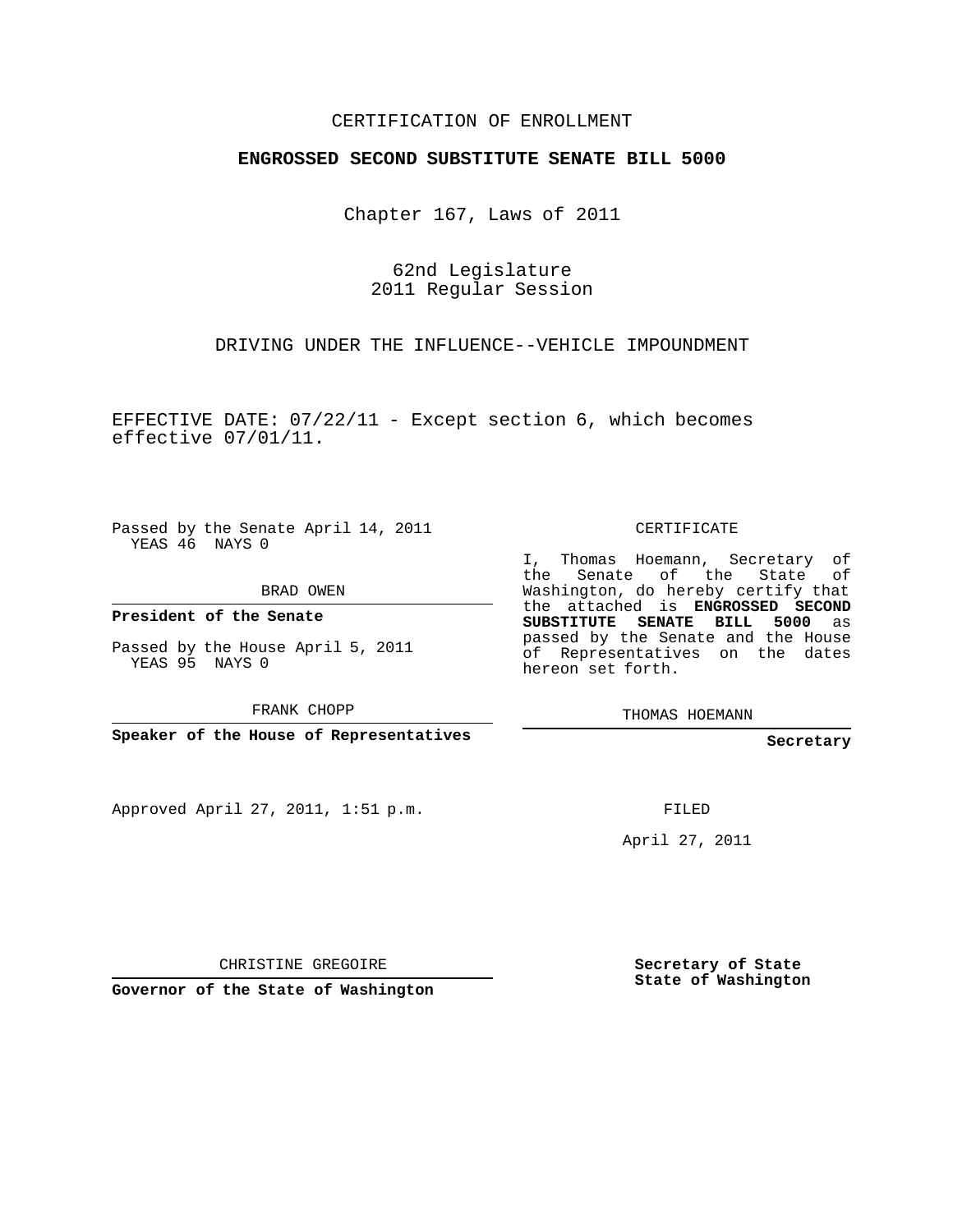## **ENGROSSED SECOND SUBSTITUTE SENATE BILL 5000** \_\_\_\_\_\_\_\_\_\_\_\_\_\_\_\_\_\_\_\_\_\_\_\_\_\_\_\_\_\_\_\_\_\_\_\_\_\_\_\_\_\_\_\_\_

\_\_\_\_\_\_\_\_\_\_\_\_\_\_\_\_\_\_\_\_\_\_\_\_\_\_\_\_\_\_\_\_\_\_\_\_\_\_\_\_\_\_\_\_\_

AS AMENDED BY THE HOUSE

Passed Legislature - 2011 Regular Session

## **State of Washington 62nd Legislature 2011 Regular Session**

**By** Senate Transportation (originally sponsored by Senators Haugen, Ericksen, Hatfield, Schoesler, Shin, Conway, Tom, Sheldon, and Kilmer)

READ FIRST TIME 02/23/11.

 AN ACT Relating to mandating a twelve-hour impound hold on motor vehicles used by persons arrested for driving under the influence of alcohol or drugs or being in physical control of a vehicle while under 4 the influence of alcohol or drugs; amending RCW 46.55.113; reenacting and amending RCW 46.55.113; adding new sections to chapter 46.55 RCW; creating a new section; providing an effective date; and providing an expiration date.

BE IT ENACTED BY THE LEGISLATURE OF THE STATE OF WASHINGTON:

 NEW SECTION. **Sec. 1.** This act shall be known and cited as Hailey's Law.

NEW SECTION. **Sec. 2.** (1) The legislature finds that:

 (a) Despite every effort, the problem of driving or controlling a vehicle while under the influence of alcohol or drugs remains a great threat to the lives and safety of citizens. Over five hundred people are killed by traffic accidents in Washington each year and impaired vehicle drivers account for almost forty-five percent, or over two hundred deaths per year. That is, impairment is the leading cause of traffic deaths in this state;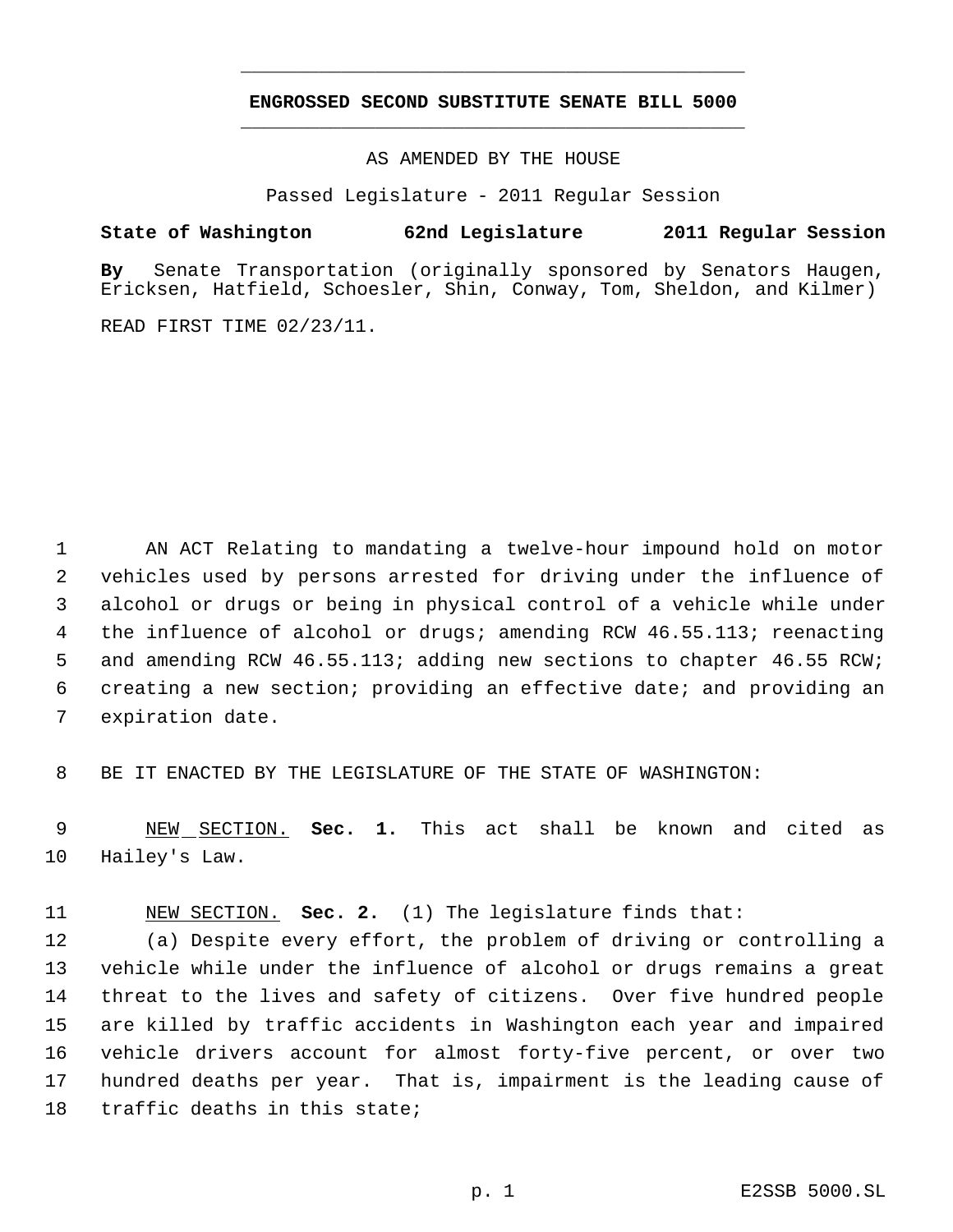(b) Over thirty-nine thousand people are arrested each year in Washington for driving or controlling a vehicle while under the influence of alcohol or drugs. Persons arrested for driving or controlling a vehicle while under the influence of alcohol or drugs may still be impaired after they are cited and released and could return to drive or control a vehicle. If the vehicle was impounded, there is nothing to stop the impaired person from going to the tow truck operator's storage facility and redeeming the vehicle while still impaired;

 (c) More can be done to deter those arrested for driving or controlling a vehicle while under the influence of alcohol or drugs. Approximately one-third of those arrested for operating a vehicle under the influence are repeat offenders. Vehicle impoundment effectively increases deterrence and prevents an impaired driver from accessing the vehicle for a specified time. In addition, vehicle impoundment provides an appropriate measure of accountability for registered owners who allow impaired drivers to drive or control their vehicles, but it also allows the registered owners to redeem their vehicles once impounded. Any inconvenience on a registered owner is outweighed by the need to protect the public;

 (d) In order to protect public safety and to enforce the state's laws, it is reasonable and necessary to mandatorily impound the vehicle operated by a person who has been arrested for driving or controlling a vehicle while under the influence of alcohol or drugs.

(2) The legislature intends by this act:

 (a) To change the primary reason for impounding the vehicle operated by a person arrested for driving or controlling a vehicle under the influence of alcohol or drugs. The purpose of impoundment under this act is to protect the public from a person operating a vehicle while still impaired, rather than to prevent a potential traffic obstruction; and

 (b) To require that officers have no discretion as to whether or not to order an impound after they have arrested a vehicle driver with reasonable grounds to believe the driver of the vehicle was driving while under the influence of alcohol or drugs, or was in physical control of a vehicle while under the influence of alcohol or drugs.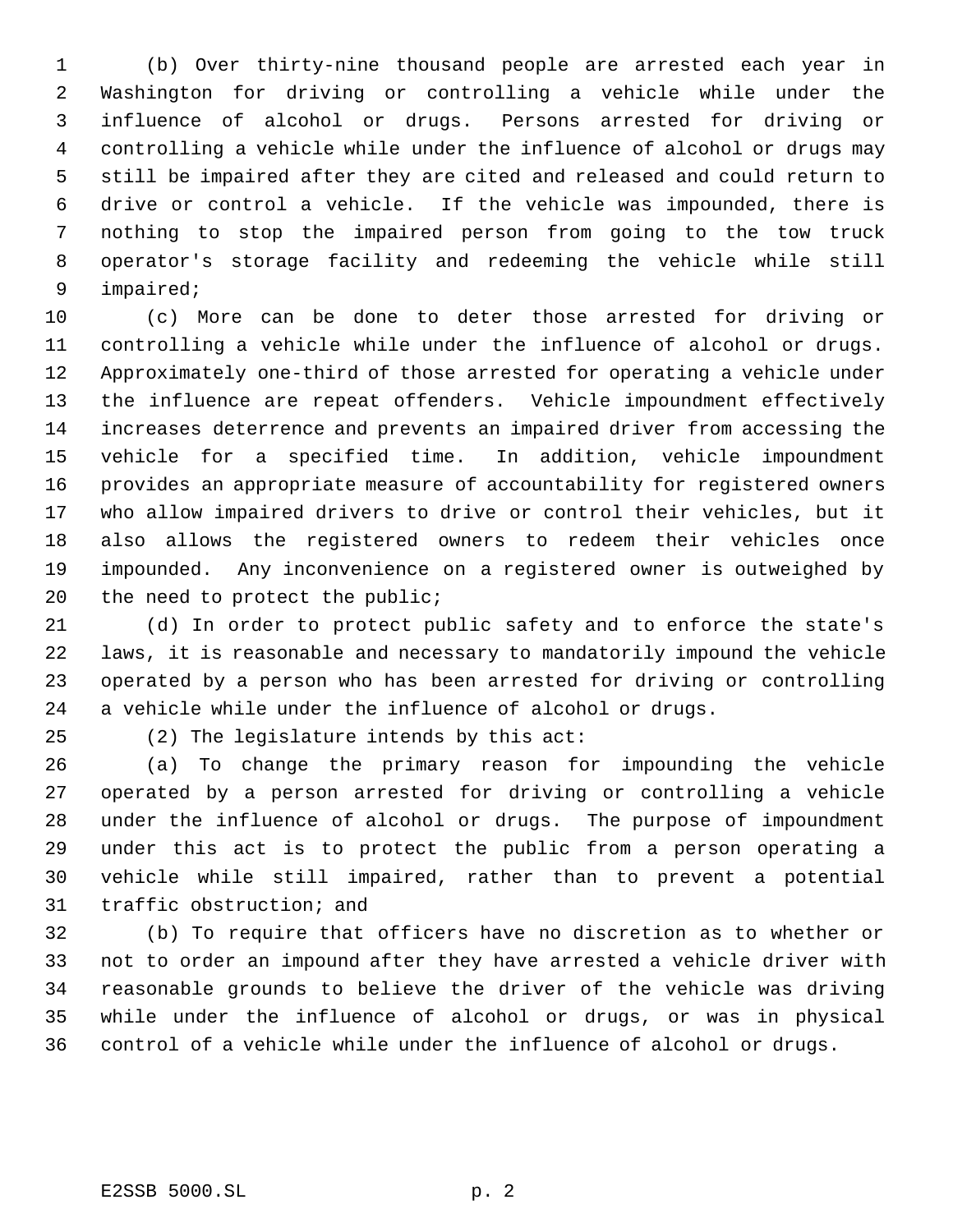NEW SECTION. **Sec. 3.** (1)(a) When a driver of a vehicle is arrested for a violation of RCW 46.61.502 or 46.61.504, the vehicle is subject to summary impoundment and except for a commercial vehicle or farm transport vehicle under subsection (3)(c) of this section, the vehicle must be impounded. With the exception of the twelve-hour hold mandated under this section, the procedures for notice, redemption, storage, auction, and sale shall remain the same as for other impounded vehicles under this chapter.

 (b) If the police officer directing that a vehicle be impounded under this section has:

 (i) Waited thirty minutes after the police officer contacted the police dispatcher requesting a registered tow truck operator and the tow truck responding has not arrived, or

 (ii) If the police officer is presented with exigent circumstances such as being called to another incident or due to limited available resources being required to return to patrol,

 the police officer may place the completed impound order and inventory inside the vehicle and secure the vehicle by closing the windows and locking the doors before leaving.

 (c) If a police officer directing that a vehicle be impounded under this section has secured the vehicle and left it pursuant to (b) of this subsection, the police officer and the government or agency employing the police officer shall not be liable for any damages to or theft of the vehicle or its contents that occur between the time the officer leaves and the time that the registered tow truck operator takes custody of the vehicle, or for the actions of any person who takes or removes the vehicle before the registered tow truck operator arrives.

 (2)(a) When a driver of a vehicle is arrested for a violation of RCW 46.61.502 or 46.61.504 and the driver is a registered owner of the vehicle, the impounded vehicle may not be redeemed within a twelve-hour period following the time the impounded vehicle arrives at the registered tow truck operator's storage facility as noted in the registered tow truck operator's master log, unless there are two or more registered owners of the vehicle or there is a legal owner of the vehicle that is not the driver of the vehicle. A registered owner who is not the driver of the vehicle or a legal owner who is not the driver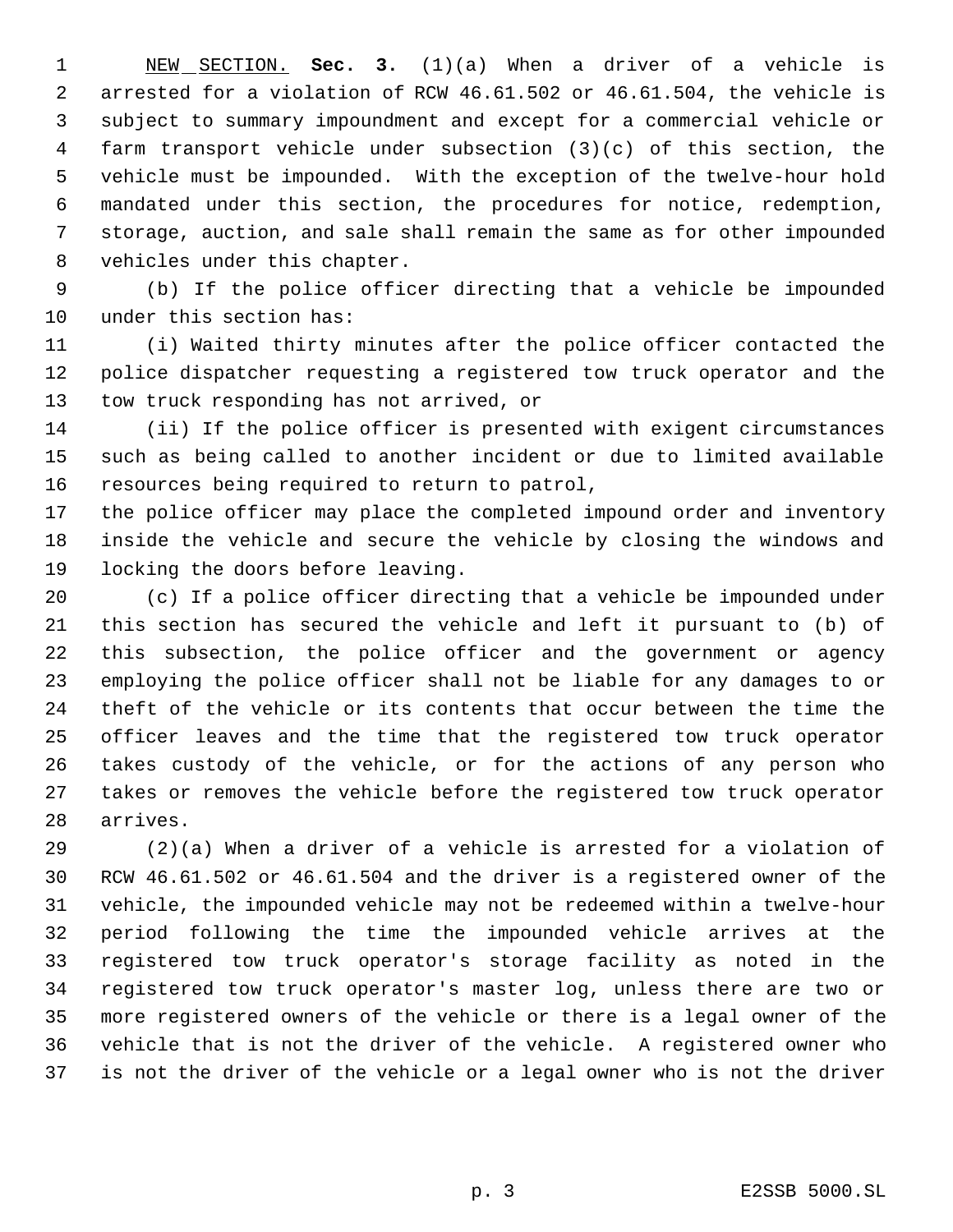of the vehicle may redeem the impounded vehicle after it arrives at the registered tow truck operator's storage facility as noted in the registered tow truck operator's master log.

 (b) When a driver of a vehicle is arrested for a violation of RCW 46.61.502 or 46.61.504 and the driver is a registered owner of the vehicle, the police officer directing the impound shall notify the driver that the impounded vehicle may not be redeemed within a twelve-hour period following the time the impounded vehicle arrives at the registered tow truck operator's storage facility as noted in the registered tow truck operator's master log, unless there are two or more registered owners or there is a legal owner who is not the driver of the vehicle. The police officer directing the impound shall notify the driver that the impounded vehicle may be redeemed by either a registered owner or legal owner, who is not the driver of the vehicle, after the impounded vehicle arrives at the registered tow truck operator's storage facility as noted in the registered tow truck operator's master log.

 (3)(a) When a driver of a vehicle is arrested for a violation of RCW 46.61.502 or 46.61.504 and the driver is not a registered owner of the vehicle, the impounded vehicle may be redeemed by a registered owner or legal owner, who is not the driver of the vehicle, after the impounded vehicle arrives at the registered tow truck operator's storage facility as noted in the registered tow truck operator's master log.

 (b) When a driver of a vehicle is arrested for a violation of RCW 46.61.502 or 46.61.504 and the driver is not a registered owner of the vehicle, the police officer directing the impound shall notify the driver that the impounded vehicle may be redeemed by a registered owner or legal owner, who is not the driver of the vehicle, after the impounded vehicle arrives at the registered tow truck operator's storage facility as noted in the registered tow truck operator's master log.

 (c) If the vehicle is a commercial vehicle or farm transport vehicle and the driver of the vehicle is not the owner of the vehicle, before the summary impoundment directed under subsection (1) of this section, the police officer shall attempt in a reasonable and timely manner to contact the owner of the vehicle and may release the vehicle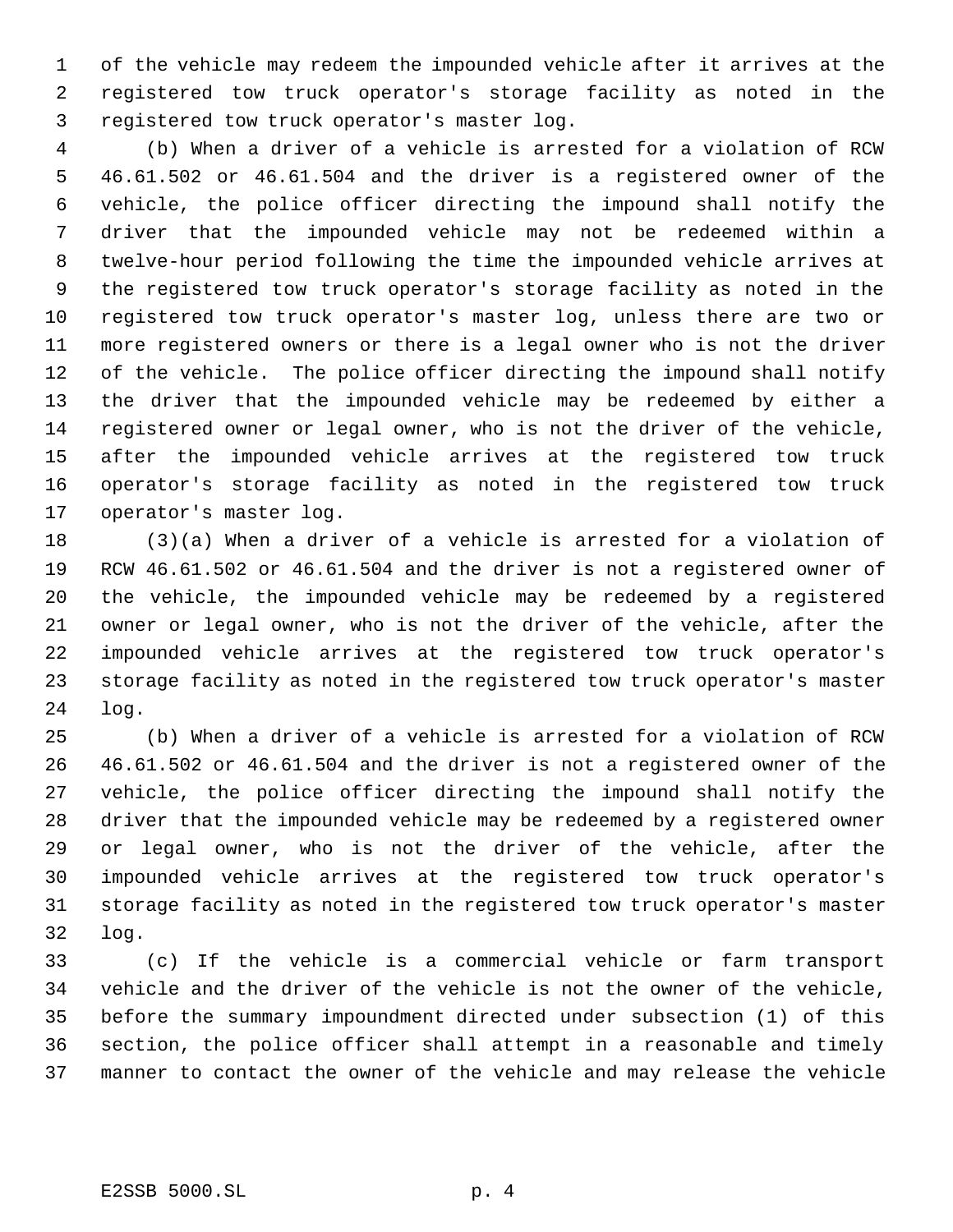to the owner if the owner is reasonably available, as long as the owner was not in the vehicle at the time of the stop and arrest.

 (d) The registered tow truck operator shall notify the agency that ordered that the vehicle be impounded when the vehicle arrives at the registered tow truck operator's storage facility and has been entered into the master log starting the twelve-hour period.

 (4) A registered tow truck operator that releases an impounded vehicle pursuant to the requirements stated in this section is not liable for injuries or damages sustained by the operator of the vehicle or sustained by third parties that may result from the vehicle driver's intoxicated state.

 (5) For purposes of this section "farm transport vehicle" means a motor vehicle owned by a farmer and that is being actively used in the transportation of the farmer's or another farmer's farm, orchard, aquatic farm, or dairy products, including livestock and plant or animal wastes, from point of production to market or disposal, or supplies or commodities to be used on the farm, orchard, aquatic farm, or dairy, and that has a gross vehicle weight rating of 7,258 kilograms (16,001 pounds) or more.

 NEW SECTION. **Sec. 4.** If an impoundment arising from an alleged violation of RCW 46.61.502 or 46.61.504 is determined to be in violation of this chapter, then the police officer directing the impoundment and the government employing the officer are not liable for damages for loss of use of the vehicle if the officer had reasonable suspicion to believe that the driver of the vehicle was driving while under the influence of intoxicating liquor or any drug, or was in physical control of a vehicle while under the influence of intoxicating liquor or any drug.

 **Sec. 5.** RCW 46.55.113 and 2007 c 242 s 1 and 2007 c 86 s 1 are each amended to read as follows:

 (1) Whenever the driver of a vehicle is arrested for a violation of 32 RCW ( $(46.61.502, 46.61.504, )$  46.20.342( $(\tau)$ ) or 46.20.345, the vehicle is subject to summary impoundment, pursuant to the terms and conditions of an applicable local ordinance or state agency rule at the direction of a law enforcement officer.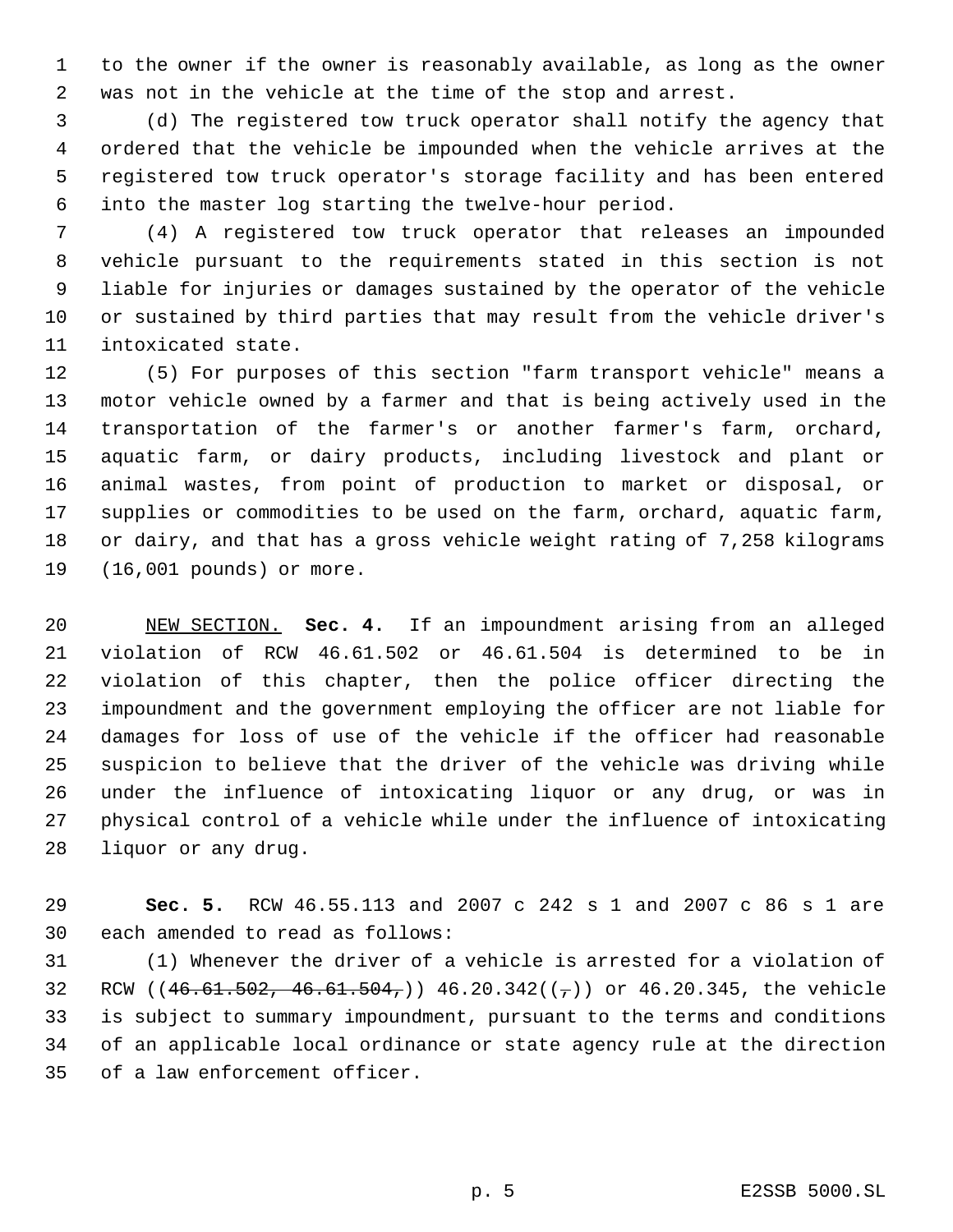(2) In addition, a police officer may take custody of a vehicle, at his or her discretion, and provide for its prompt removal to a place of safety under any of the following circumstances:

 (a) Whenever a police officer finds a vehicle standing upon the roadway in violation of any of the provisions of RCW 46.61.560, the officer may provide for the removal of the vehicle or require the driver or other person in charge of the vehicle to move the vehicle to 8 a position off the roadway;

 (b) Whenever a police officer finds a vehicle unattended upon a highway where the vehicle constitutes an obstruction to traffic or jeopardizes public safety;

 (c) Whenever a police officer finds an unattended vehicle at the scene of an accident or when the driver of a vehicle involved in an accident is physically or mentally incapable of deciding upon steps to be taken to protect his or her property;

 (d) Whenever the driver of a vehicle is arrested and taken into custody by a police officer;

 (e) Whenever a police officer discovers a vehicle that the officer determines to be a stolen vehicle;

 (f) Whenever a vehicle without a special license plate, placard, or decal indicating that the vehicle is being used to transport a person with disabilities under RCW 46.16.381 is parked in a stall or space clearly and conspicuously marked under RCW 46.61.581 which space is provided on private property without charge or on public property;

 (g) Upon determining that a person is operating a motor vehicle without a valid and, if required, a specially endorsed driver's license 27 or with a license that has been expired for ninety days or more;

 (h) When a vehicle is illegally occupying a truck, commercial loading zone, restricted parking zone, bus, loading, hooded-meter, taxi, street construction or maintenance, or other similar zone where, by order of the director of transportation or chiefs of police or fire or their designees, parking is limited to designated classes of vehicles or is prohibited during certain hours, on designated days or at all times, if the zone has been established with signage for at least twenty-four hours and where the vehicle is interfering with the proper and intended use of the zone. Signage must give notice to the public that a vehicle will be removed if illegally parked in the zone;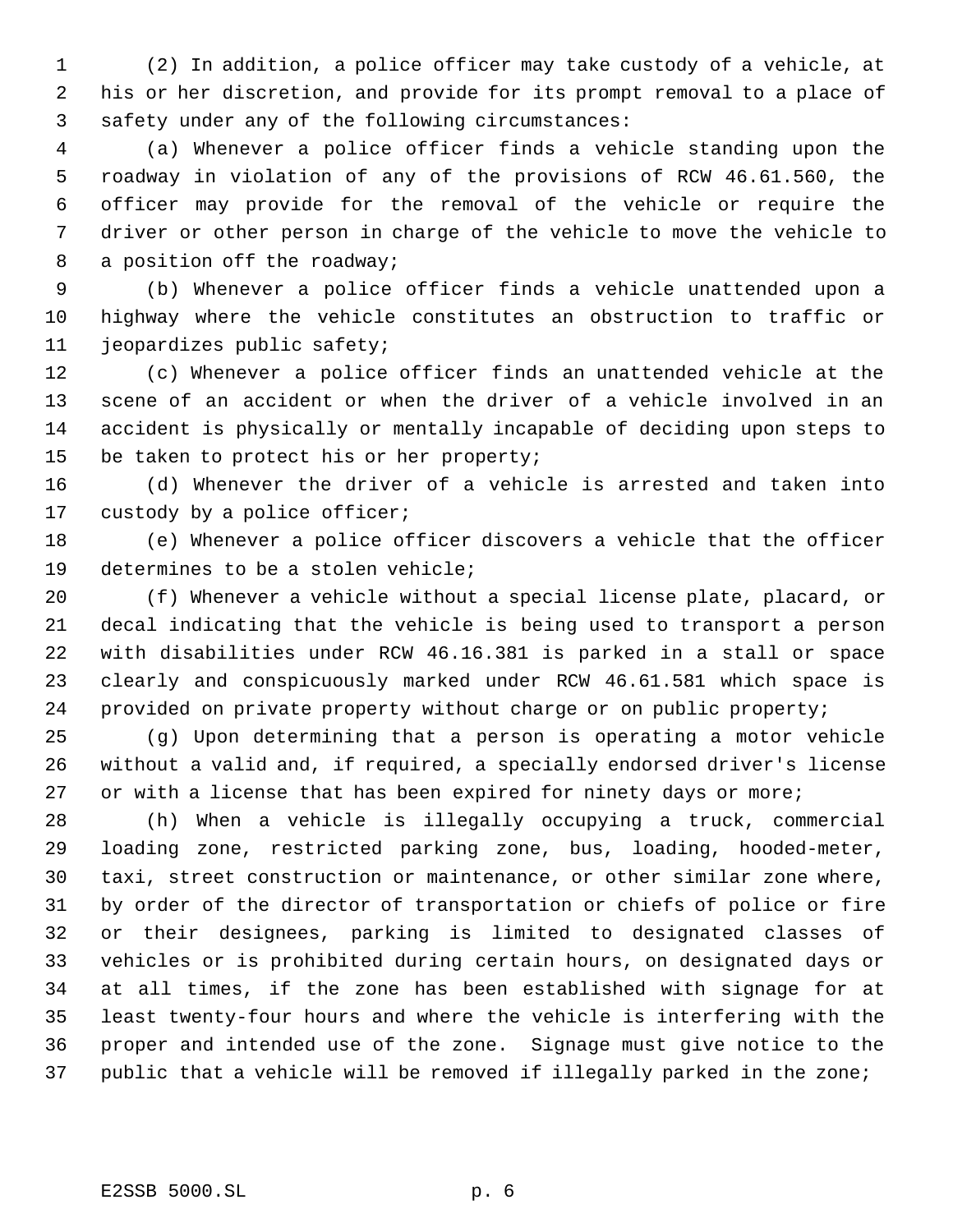(i) When a vehicle with an expired registration of more than forty-five days is parked on a public street.

 (3) When an arrest is made for a violation of RCW 46.20.342, if the 4 vehicle is a commercial vehicle or farm transport vehicle and the driver of the vehicle is not the owner of the vehicle, before the summary impoundment directed under subsection (1) of this section, the police officer shall attempt in a reasonable and timely manner to contact the owner of the vehicle and may release the vehicle to the owner if the owner is reasonably available, as long as the owner was not in the vehicle at the time of the stop and arrest and the owner has not received a prior release under this subsection or RCW  $12 \quad 46.55.120(1)(a)(ii)$ .

 (4) Nothing in this section may derogate from the powers of police officers under the common law. For the purposes of this section, a place of safety may include the business location of a registered tow truck operator.

 (5) For purposes of this section "farm transport vehicle" means a motor vehicle owned by a farmer and that is being actively used in the 19 transportation of the farmer's or another farmer's farm, orchard, 20 aquatic farm, or dairy products, including livestock and plant or 21 animal wastes, from point of production to market or disposal, or supplies or commodities to be used on the farm, orchard, aquatic farm, 23 or dairy, and that has a gross vehicle weight rating of 7,258 kilograms (16,001 pounds) or more.

 **Sec. 6.** RCW 46.55.113 and 2010 c 161 s 1120 are each amended to read as follows:

 (1) Whenever the driver of a vehicle is arrested for a violation of 28 RCW ((46.61.502, 46.61.504,)) 46.20.342( $(\tau)$ ) or 46.20.345, the vehicle is subject to summary impoundment, pursuant to the terms and conditions of an applicable local ordinance or state agency rule at the direction of a law enforcement officer.

 (2) In addition, a police officer may take custody of a vehicle, at his or her discretion, and provide for its prompt removal to a place of safety under any of the following circumstances:

 (a) Whenever a police officer finds a vehicle standing upon the roadway in violation of any of the provisions of RCW 46.61.560, the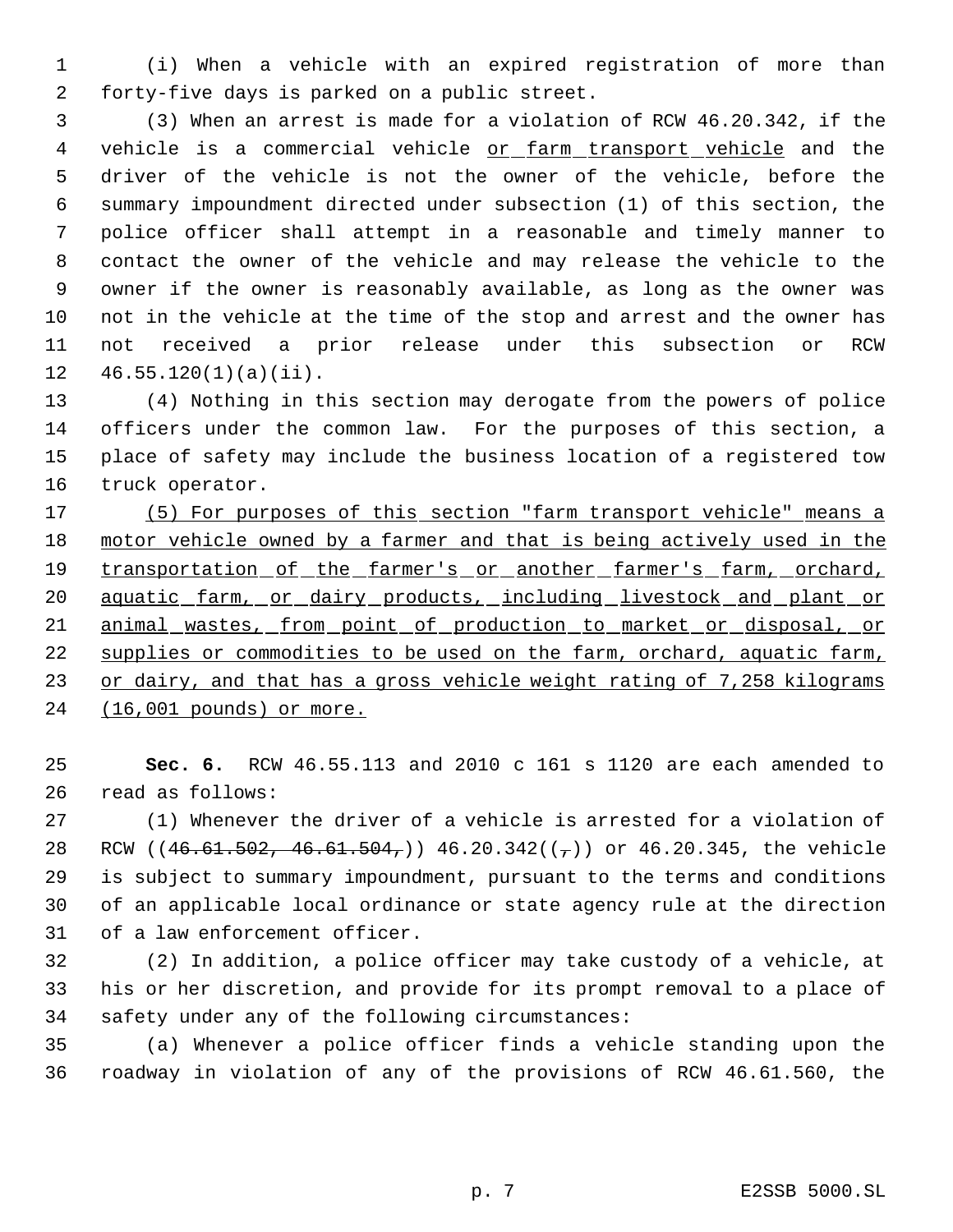officer may provide for the removal of the vehicle or require the driver or other person in charge of the vehicle to move the vehicle to a position off the roadway;

 (b) Whenever a police officer finds a vehicle unattended upon a highway where the vehicle constitutes an obstruction to traffic or jeopardizes public safety;

 (c) Whenever a police officer finds an unattended vehicle at the scene of an accident or when the driver of a vehicle involved in an accident is physically or mentally incapable of deciding upon steps to 10 be taken to protect his or her property;

 (d) Whenever the driver of a vehicle is arrested and taken into custody by a police officer;

 (e) Whenever a police officer discovers a vehicle that the officer determines to be a stolen vehicle;

 (f) Whenever a vehicle without a special license plate, placard, or decal indicating that the vehicle is being used to transport a person with disabilities under RCW 46.19.010 is parked in a stall or space clearly and conspicuously marked under RCW 46.61.581 which space is provided on private property without charge or on public property;

 (g) Upon determining that a person is operating a motor vehicle without a valid and, if required, a specially endorsed driver's license 22 or with a license that has been expired for ninety days or more;

 (h) When a vehicle is illegally occupying a truck, commercial loading zone, restricted parking zone, bus, loading, hooded-meter, taxi, street construction or maintenance, or other similar zone where, by order of the director of transportation or chiefs of police or fire or their designees, parking is limited to designated classes of vehicles or is prohibited during certain hours, on designated days or at all times, if the zone has been established with signage for at least twenty-four hours and where the vehicle is interfering with the proper and intended use of the zone. Signage must give notice to the public that a vehicle will be removed if illegally parked in the zone;

 (i) When a vehicle with an expired registration of more than forty-five days is parked on a public street.

 (3) When an arrest is made for a violation of RCW 46.20.342, if the vehicle is a commercial vehicle or farm transport vehicle and the driver of the vehicle is not the owner of the vehicle, before the summary impoundment directed under subsection (1) of this section, the